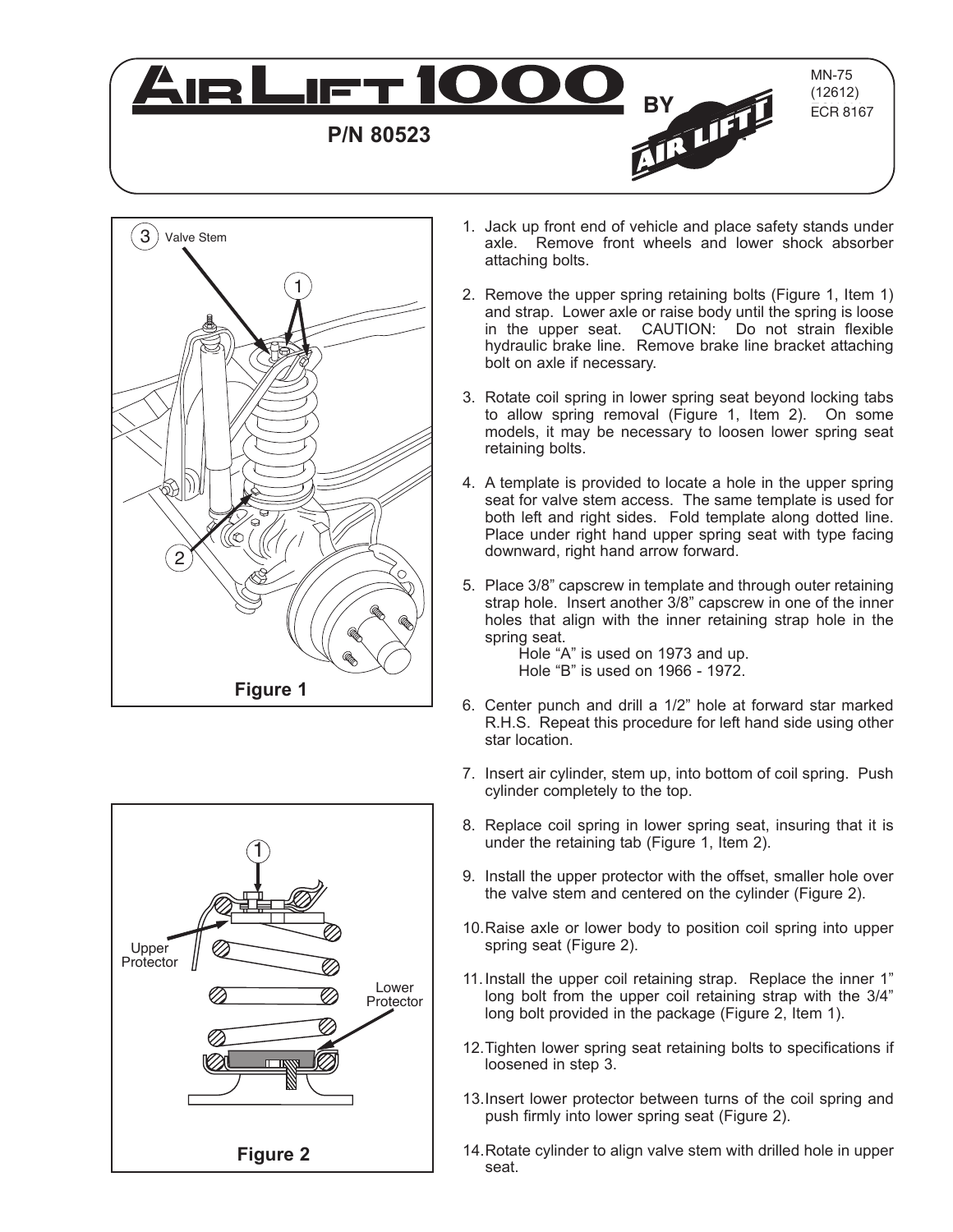

- **C A** ſП **B Use this procedure for all air line connections: A. Slide air line clamp onto the air line**
- **B. Push the air line over the barbed stem.**
- **C. Compress the ears on the air line clamp with pliers and slide it forward to fully cover the barbed section.**



- 15.Slowly lower body or raise axle until cylinder contacts upper and lower spring seats. Care should be taken to guide valve stem in the proper location (Figure 1, Item 3).
- 16.Replace lower shock absorber attaching bolts and tighten.
- 17.Determine air line routing. A tee air line installation can be used unless weight of vehicle varies from one side to the other and unequal pressures are needed to correct suspension alignment and level vehicle. Dual air lines are used in this case. CAUTION: Avoid areas which may cause failure of the air line. For example: battery, exhaust, engine, radiator, and moving parts such as steering, suspension and cables.
- 18. Proceed with desired air line routing (Tee or Dual).

# **AIR LINE INSTRUCTIONS**

**CAUTION: LEAVE SUFFICIENT AIR LINE SLACK TO PREVENT ANY STRAIN ON FITTINGS DURING AXLE MOTIONS.**

**TO PREVENT AIR LINE FROM MELTING, KEEP IT AT LEAST TWELVE INCHES FROM EXHAUST SYSTEM, ENGINE AND HEAT SOURCES. CAUTION: AVOID AREAS WHICH MAY CAUSE FAILURE OF THE AIR LINE. FOR EXAMPLE: BATTERY, EXHAUST, ENGINE, RADIATOR, AND MOVING PARTS SUCH AS STEERING, SUSPENSION AND CABLES.**

## **TEE AIR LINE CONNECTION:**

- A. Find desired tee location on the frame rail or radiator core support bracket (Figure 5).
- B. Determine and cut adequate length of air line to reach from tee to left and right side on air cylinders.
- C. Connect the air line to the two opposite legs on the tee (Figure 4).
- D. Route air line to left and right air springs, generally along inner fender panel or frame rails (Figure 5).
- E. Slide air line clamp onto the air line. Push the air line over the barbed end of straight fitting. Compress the ears on the air line clamp with pliers and slide it down to cover the barbed section (Figure 4). Repeat for other side.
- F. Connect the straight fitting to the right & left air springs and tighten securely (Figure 3).
- G. Select a location for inflation valve in the hood release, front bumper, fender flange or behind the license plate, assuring that the valve will be protected and accessible with an air hose.
- H. Connect the remaining air line over the last fitting on tee and route along frame to desired inflation valve location. Attach air line to chassis with plastic straps or wire.
- I. Drill a 5/16" hole for inflation valve and mount as illustrated (Rubber washer is for outside weather seal (Figure 7).
- J. Connect the air line to the inflation valve (Figure 6).
- K. Continue with step 19, page 3.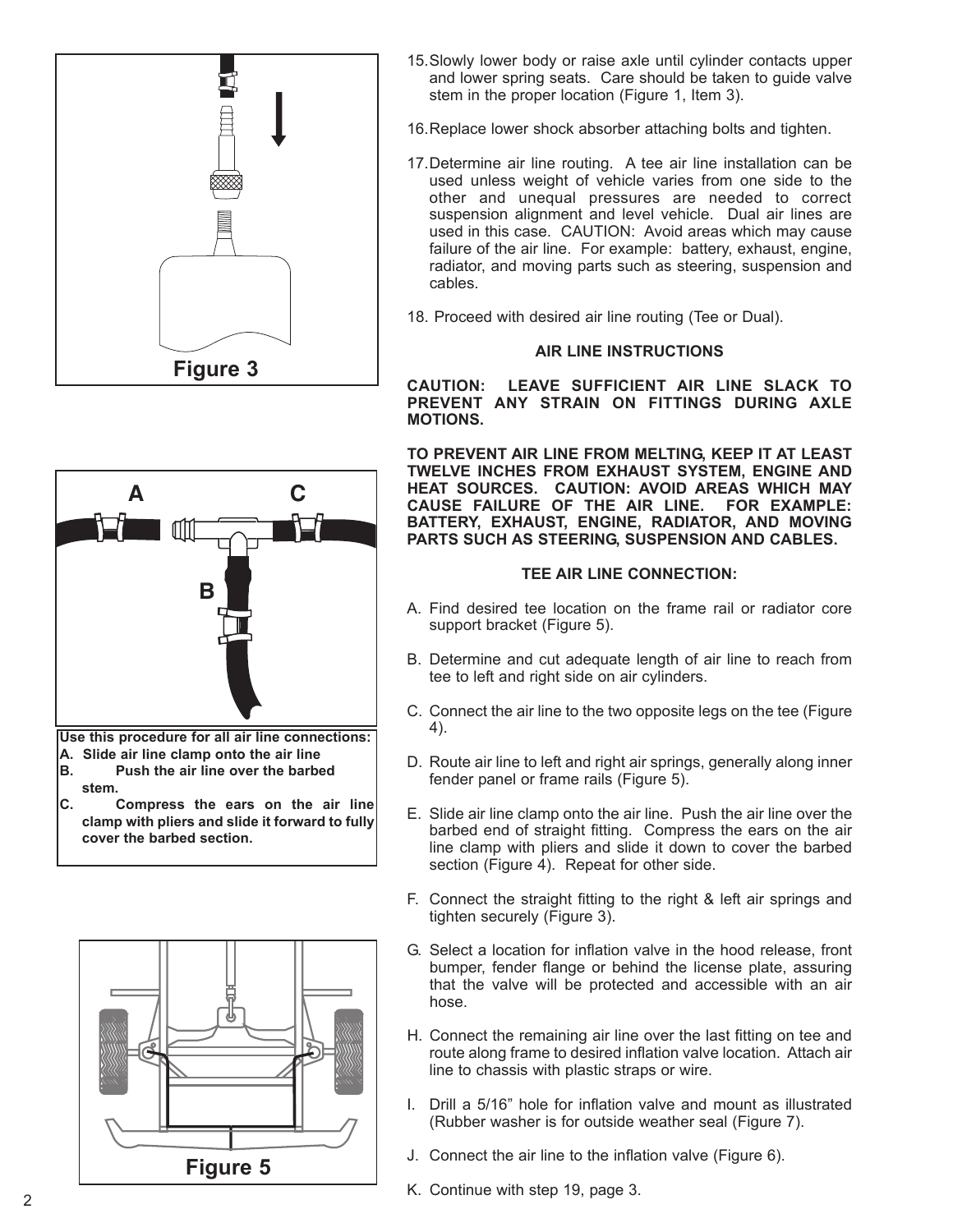





#### **DUAL AIR LINE CONNECTION:**

- A. Select a location for the inflation valves in the rocker panel flange or by hood release assuring that each valve will be protected and accessible with an air line.
- B. Determine and cut adequate length, not longer than 90" of air line to reach from valve location to left side air cylinder.
- C. Slide air line clamp onto the air line. Push the air line over the barbed end of straight fitting. Compress the ears on the air line clamp with pliers and slide it down to cover the barbed section (Figure 4). Repeat for other side.
- D. Connect the straight fitting to the right & left air springs and tighten securely (Figure 3).
- E. Route air line along frame or under fender panel to desired inflation valve location (Figure 8). Attach air line to chassis with plastic straps or wire.
- F. Drill 5/16" hole for inflating valves and mount as illustrated (Rubber washer is for outside weather seal, Figure 7).
- G. Connect the air line to the inflation valve.
- H. Repeat process for other side.
- I. Continue below with step 19.
- 19.Replace front wheels and return vehicle to normal standing height.
- 20.Inflate cylinders to 50 psi air pressure. Test for air leaks by applying a liquid soap and water solution to all valve cores, fittings and connections. Adjust pressure down until vehicle is visually level and for best ride comfort.
- 21.Recheck air pressure after 24 hours. A 2-4 psi loss after initial installation is normal. If pressure has dropped more than 5 lbs re-test for leaks with a soapy water solution.
- Read Maintenance/Operation for proper care of your air cylinders on page 4.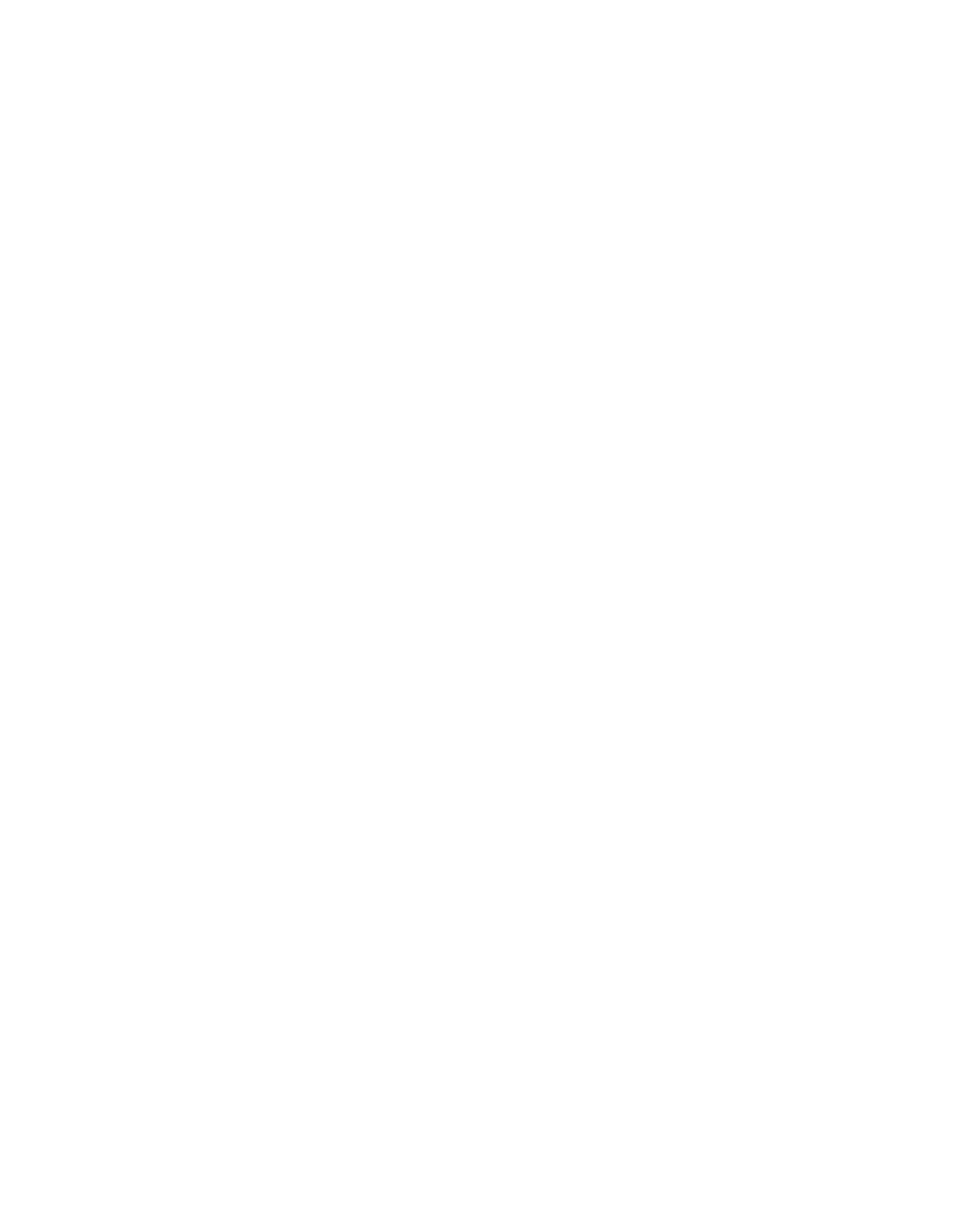

12-461